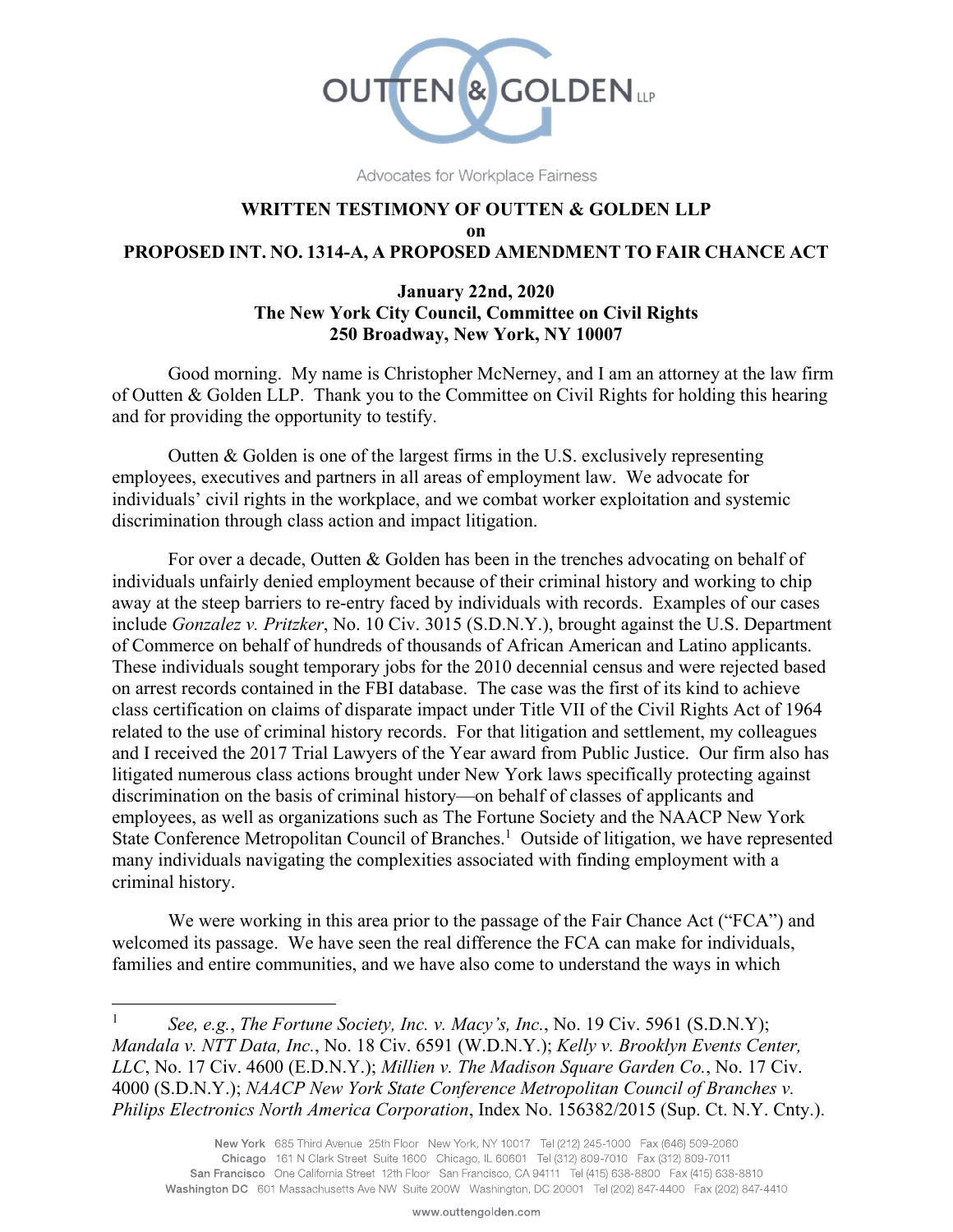employers continue to circumvent its spirit and intent. Our testimony is based on experience gained through such representations and our firsthand view as to the hurdles that employers put into place to prevent compliance with the FCA.

### **I. The Focus of this Testimony is to Advocate for a Narrower "Intentional Misrepresentation" Standard.**

Through this testimony, we seek to comment on proposed Section  $8-107(10)(g)$  of the Administrative Code of the City of New York, which addresses an employer's ability to deny employment to an applicant or employee based on a supposed "misrepresentation" of their arrest or conviction history.

The proposed language ensures that individuals will be provided with "a copy of the documents that formed the basis of the determination that a misrepresentation was made"<sup>2</sup> and "a reasonable time to respond<sup>[1,1,3</sup> Such language provides an important corrective to the statute, but we believe it fails to address employers' weaponizing of the "intentional misrepresentations" defense to avoid any and all scrutiny of adverse actions under the  $FCA<sup>4</sup>$  Accordingly, we submit this testimony.

### **II. Employers Routinely Use the Excuse of "Intentional Misrepresentations" to Avoid Scrutiny of Adverse Actions Under the FCA.**

Over the course of many class and individual representations, our firm has observed a disturbing trend whereby employers use the defense that an applicant supposedly "intentionally misrepresented" their conviction history to avoid scrutiny under the FCA. Specifically, many employers require that, as part of the background check process, applicants self-disclose all (or most) of their criminal history when also authorizing a background check. If the applicant then asserts claims (either in court or before an administrative tribunal) alleging that they were unfairly denied employment because of their criminal history, the employer will use any discrepancy between the criminal history self-disclosed and revealed on the background check to claim they are not liable under the FCA. They will argue that such a discrepancy is an "intentional misrepresentation" of criminal history,<sup>5</sup> which removes the individual from the

4 The proposed language also appears to improperly *lower* the existing standard from "intentional misrepresentations" to *any* "misrepresentations."

5 *See* N.Y. Correct. Law § 751 ("Nothing in this article shall be construed to affect any right an employer may have with respect to an intentional misrepresentation in connection with an application for employment made by a prospective employee or previously made by a current employee."); N.Y. Admin. Code § 8-107(10)(a) ("It shall be an unlawful discriminatory practice for any employer, employment agency or agent thereof to deny employment to any person or take adverse action against any employee by reason of such person or employee having been convicted of one or more criminal offenses, or by reason of a finding of a lack of 'good moral character' which is based on such person or employee having been convicted of one or more criminal offenses, *when such denial or adverse action is in violation of the provisions of article 23-a of the correction law*." (emphasis supplied)), (11-a)(c) ("Nothing in this subdivision shall

 $\overline{a}$ 2 Proposed Section  $8-107(10)(g)$ .

<sup>3</sup> *Id.*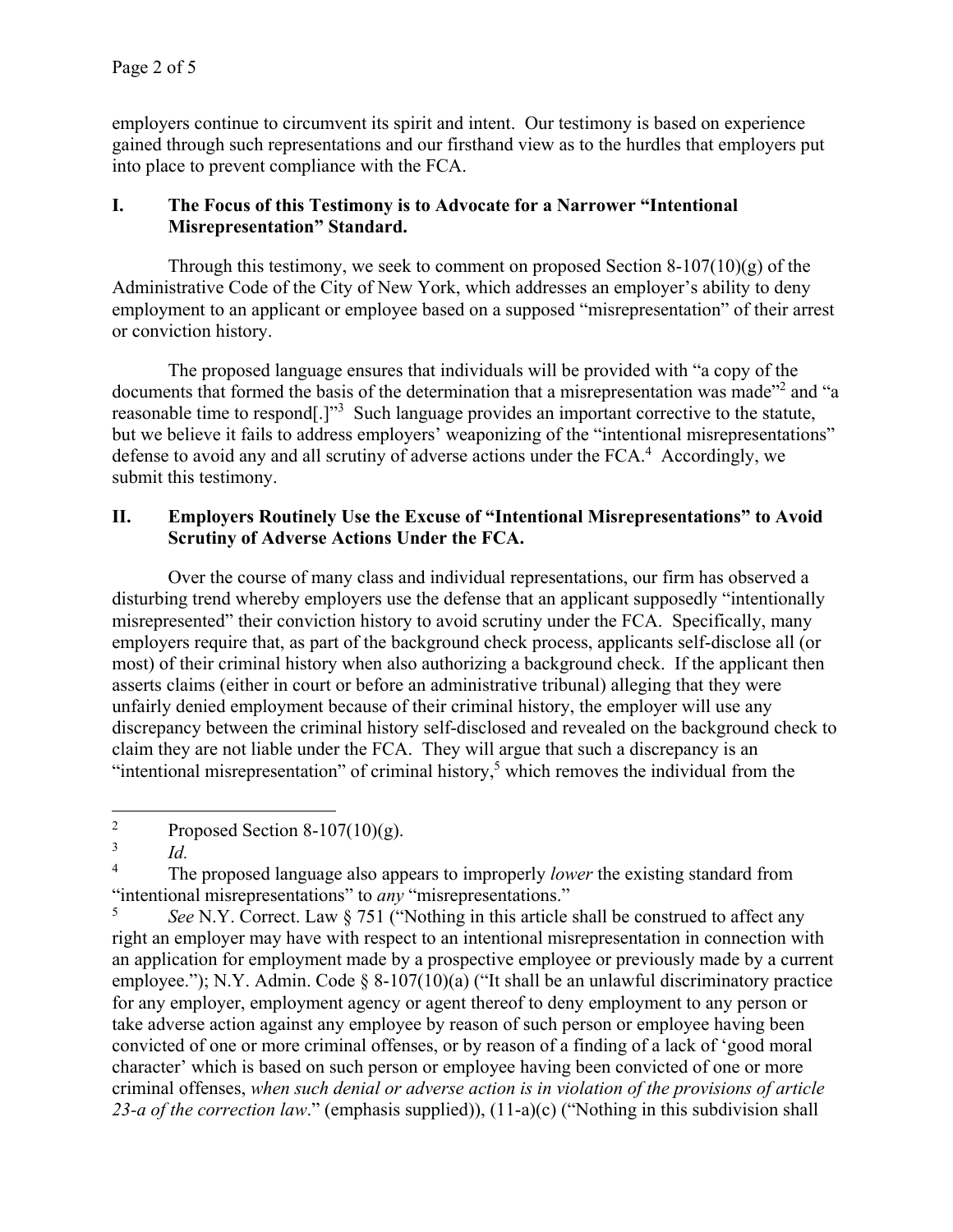protections of the Act.<sup>6</sup> The logic is that a denial for supposed "intentional misrepresentation" of criminal history is not a denial because of "having been convicted of one or more criminal offenses[,]" and thus the employer is not obligated to perform an analysis under New York Correction Law Article 23-A ("Article 23-A") or is otherwise liable under the FCA.

Especially troubling, we have observed that: (i) employers often will only raise the defense of "intentional misrepresentations" when faced with a lawsuit; and (ii) *pro se* litigants are especially vulnerable to this practice and apt to have their complaints of discrimination with administrative tribunals dismissed based on an employer's invocation of "intentional misrepresentations" that is premised on nothing more than a failure to fully disclose the applicant's entire criminal history.

Accordingly, we believe employers' use of the "intentional misrepresentations" defense flouts the FCA's protections and intent, and injures New York City residents with criminal histories who seek gainful employment.

## **A. The "Intentional Misrepresentations" Defense Prevents Consideration of the Article 23-A Factors.**

The FCA was enacted to ensure that "job seekers" are "judged on their merits before their mistakes" and "to level the playing field" for "New Yorkers who are part of the approximately 70 million adults residing in the United States who have been arrested or convicted of a crime."7 Employers' increasingly common legal strategy of focusing on what information an applicant discloses instead of whether a conviction actually "relate<sup>[s]</sup> to a job or pose<sup>[s]</sup> an unreasonable risk"8 frustrates these goals and serves to keep qualified applicants with criminal histories from suitable employment.

A requirement that applicants completely disclose their criminal history is nothing more than a memory test, is not probative of intent to lie, particularly when applicants are also authorizing background checks and understand that employers will get their records from a third party, and is another hurdle to employment for individuals with criminal histories.

# **B. When Raising this Defense, Employers Often Do Not Evaluate Intent.**

The "intentional misrepresentations" defense is especially troubling because, in our experience, an employer typically will not make any effort to determine whether an applicant truly misrepresented their criminal history. Rather, the employer will simply compare the

 $\overline{a}$ 

prevent an employer, employment agency or agent thereof from taking adverse action against any employee or denying employment to any applicant for reasons other than such employee or applicant's arrest or criminal conviction record.").

<sup>6</sup> *E.g.*, *Millien*, 17 Civ. 4000, ECF No. 40 (Answer) at 1 ("Both [Plaintiffs] . . . failed to disclose criminal convictions on their job application materials. As a result of those failures, neither Plaintiff was eligible to be hired."), 21 ("Plaintiffs' claims under the NYCHRL are barred because the intentionally misrepresented their criminal background.").

<sup>7</sup> Section I. Legislative Intent, Fair Chance Act: Legal Enforcement Guidance, available at https://www1.nyc.gov/site/cchr/law/fair-chance-act.page. 8

*Id.*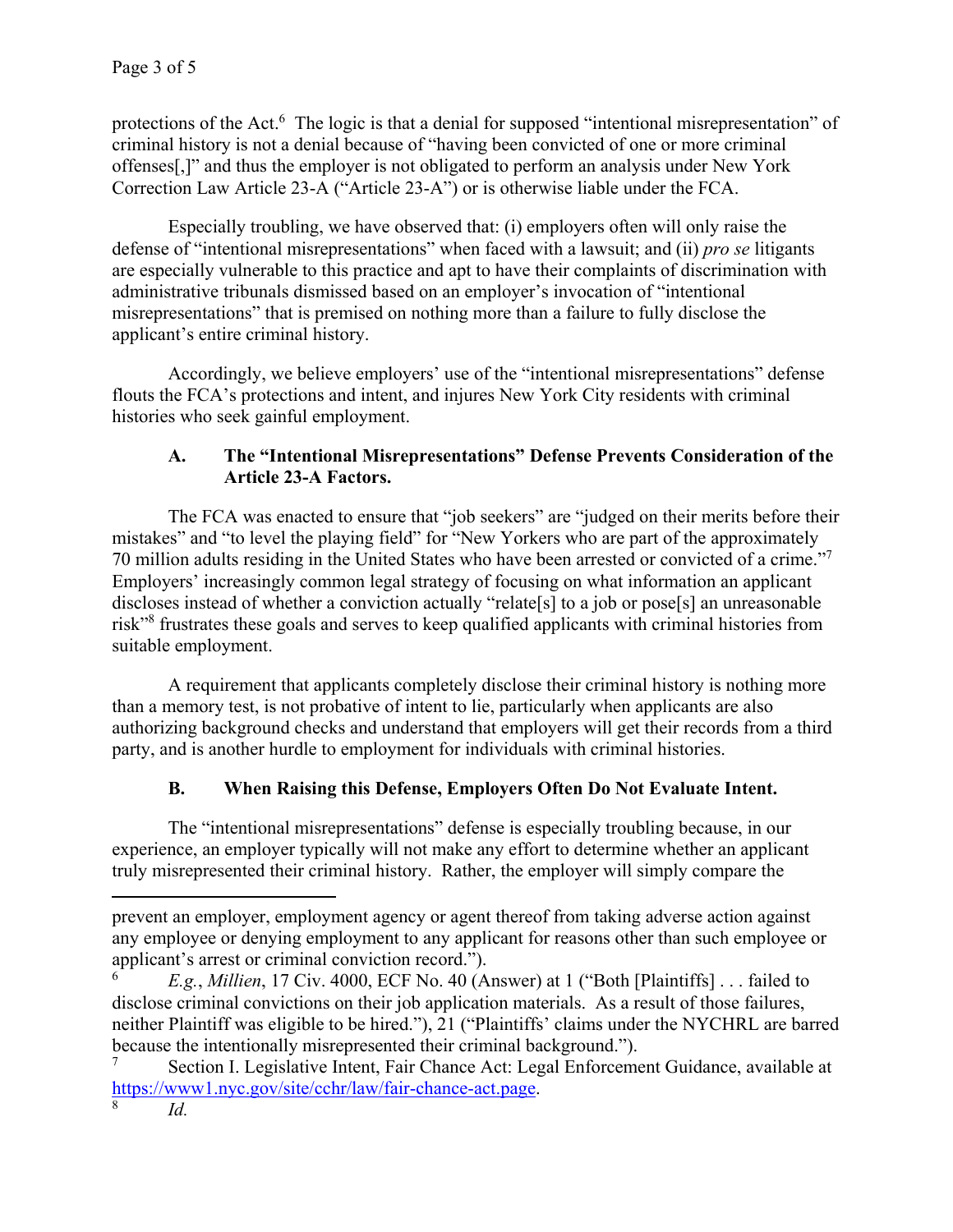information an applicant self-disclosed to the information reflected in a background check report, and if it does not perfectly match, make a determination of "intentional misrepresentation."<sup>9</sup>

The reality of applicant experiences is much different, and there are many reasons why an applicant might fail to fully disclose criminal history outside of a supposed desire to mislead the employer. Thus, an inference of intentionality that is derived simply by comparing what an applicant self-disclosed to what a background check revealed is highly problematic.

First, individuals may be unaware of the full extent of their criminal history because they: (i) pled to a crime that is different from the one with which they were initially charged (particularly for an individual who is not incarcerated, it is not always clear whether the disposition of his or her charges resulted in a conviction (or its equivalent) or not); (ii) misremembered older convictions; (iii) failed to understand the differences between felony, misdemeanor, or violation<sup>10</sup> convictions; (iv) did not realize their conviction included multiple, separate offenses; or (v) misstated the full extent or proper phrasing of their criminal history on job applications given the technical and varied terminology present in the criminal justice system.<sup>11</sup> Second, the employer's self-disclosure requirement may itself impede accurate disclosure, because it is either unclear what the employer seeks or requires incredibly broad disclosures. Third, the applicant may nonetheless try in good faith to comply with the employer's requirements by, for example, disclosing their most serious or their most recent conviction—believing, consistent with the FCA, that a background check will then be run and they will be provided with an opportunity to explain the entirety of their criminal history at a later date.

In our experience, employers do not typically account for these nuances when making a determination of "intentional misrepresentations." This is perhaps because employers know that if they deny employment because of a criminal record, they will face scrutiny and potential litigation. But if they deny employment because of supposed "intentional misrepresentations" they may not.

# **III. Our Proposed Solution.**

Respectfully, the proposed amendment to the FCA does not go far enough to address the

 $\overline{a}$ 9 <sup>9</sup> See, e.g., *Millien*, 17 Civ. 4000, ECF No. 40 (Answer) at 1, 21.

<sup>10</sup> Violation convictions (*e.g.*, as disorderly conduct, unlawful possession of marijuana, and low-level trespassing) are not criminal convictions, *see* N.Y. Crim. Proc. Law § 160.55, but are adjudicated in criminal court. As a result, criminal defendants are typically advised that violation convictions will not appear on commercial background checks.<br> $\frac{11}{2}$  A criminal record is not comprised of a single document "Inform

A criminal record is not comprised of a single document. "Information about arrestees, [suspects,] defendants, pre-trial detainees, probationers, inmates, and parolees is recorded in numerous and over lapping files, records, and databases that include: RAP sheets created by police and nationally integrated rap sheet systems; court records; police investigative and intelligence information shared at the local, state, and federal levels; and other private databases[.]" Nairuby L. Beckles, *The Criminal "DNA" Footprint: Viewing the Mark of Criminal Records Through the Legal Lens of the Genetic Information Non-Discrimination Act*, 59 How. L.J. 485, 492–95 (2016).